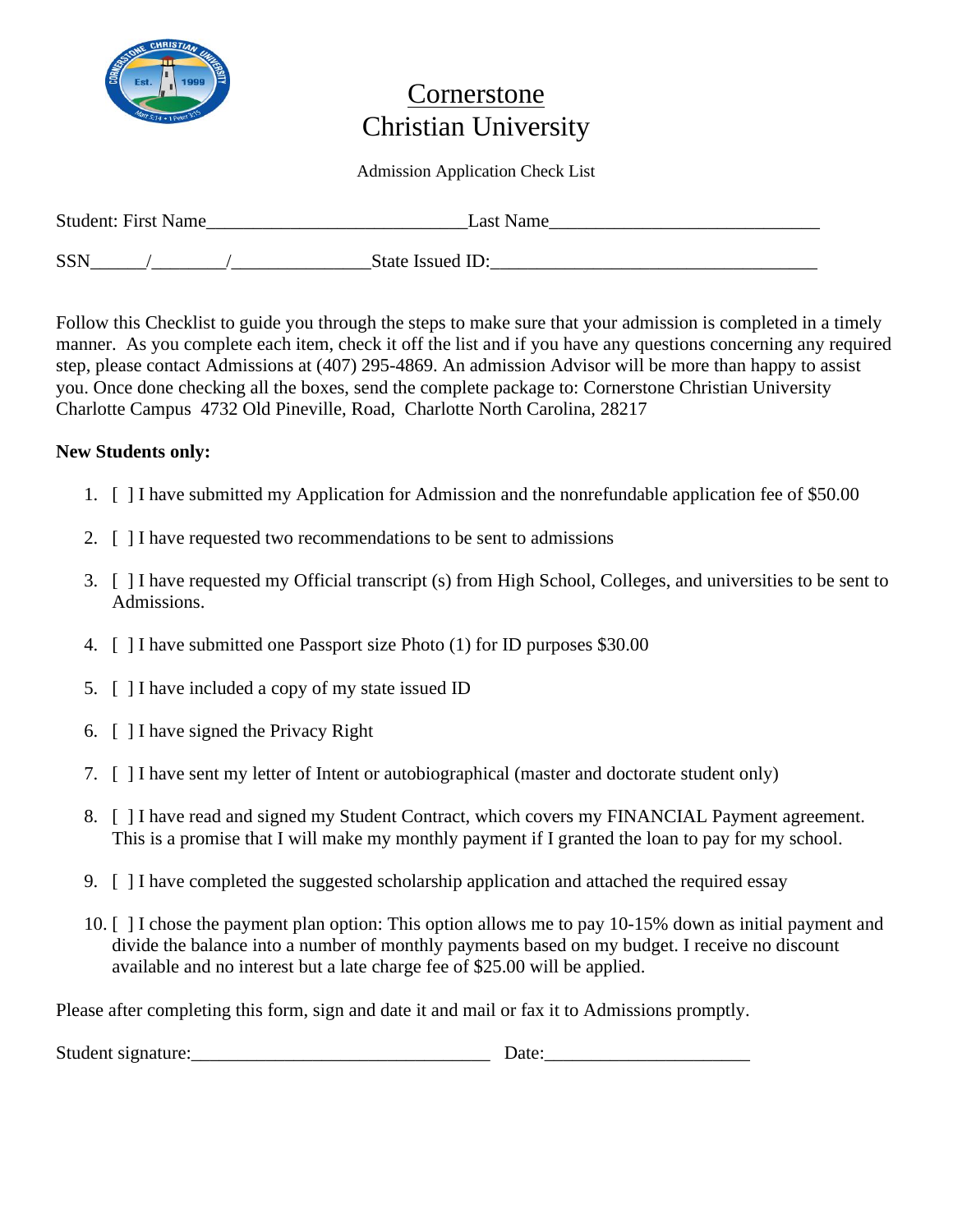

**[www.ccudl.com](http://www.ccudl.com/) and <b>E Ext myadmissions@ccudl.com** 

## *"Illuminate the world with the Word of God"*

## Application for Admission

**INSTRUCTION:** To speed up the process of your admission, complete the application, and mail it to CCU along with your application fee. The Application fee is \$50.00 and is not refundable. A copy of your transcripts can be sent along with the application but the registrar's office must receive an official transcript before your admission process can be completed. A passport photo is required. You may also complete your application online at [http://www.ccudl.com](http://www.ccudl.com/) 

#### **DEMOGRAPHIC DATA**

|                                                                                                                       | First Name |                                              |  |
|-----------------------------------------------------------------------------------------------------------------------|------------|----------------------------------------------|--|
|                                                                                                                       |            |                                              |  |
|                                                                                                                       |            |                                              |  |
|                                                                                                                       |            |                                              |  |
| Date of Birth: ______ _____ _____________Sex: [ ]Male [ ]Female Last 4-digits of your SSN: __________________         |            |                                              |  |
|                                                                                                                       |            |                                              |  |
|                                                                                                                       |            |                                              |  |
|                                                                                                                       |            |                                              |  |
| Race: [] Black [] White [] Hispanic [] Asian [] Other__________Marital Status: [] Single [] Married [] Separated      |            |                                              |  |
|                                                                                                                       |            |                                              |  |
|                                                                                                                       |            | <b>CHRISTIAN DATA (for information only)</b> |  |
|                                                                                                                       |            |                                              |  |
| Church Membership Emergency Contact Person                                                                            |            |                                              |  |
| Name Relationship Relationship Relationship                                                                           |            |                                              |  |
|                                                                                                                       |            |                                              |  |
| Is the above position: [] Full-time [] Part-time [] Volunteer [] Are you Licensed or [] Are you ordained?             |            |                                              |  |
|                                                                                                                       |            |                                              |  |
|                                                                                                                       |            |                                              |  |
|                                                                                                                       |            | <b>EDUCATIONAL DATA</b>                      |  |
|                                                                                                                       |            |                                              |  |
| [ ] Bachelor [ ] Masters [ ] Doctorate. List all schools attended since high school with earned hours and degrees:    |            |                                              |  |
| Please send a copy of your transcript with the application or ask your schools to send an official transcript to CCU. |            |                                              |  |
|                                                                                                                       |            |                                              |  |
| Please provide the following personal information:                                                                    |            |                                              |  |
|                                                                                                                       |            |                                              |  |
|                                                                                                                       |            |                                              |  |
|                                                                                                                       |            |                                              |  |
| State_____________Zip Code__________________Province______________Country___________________________                  |            |                                              |  |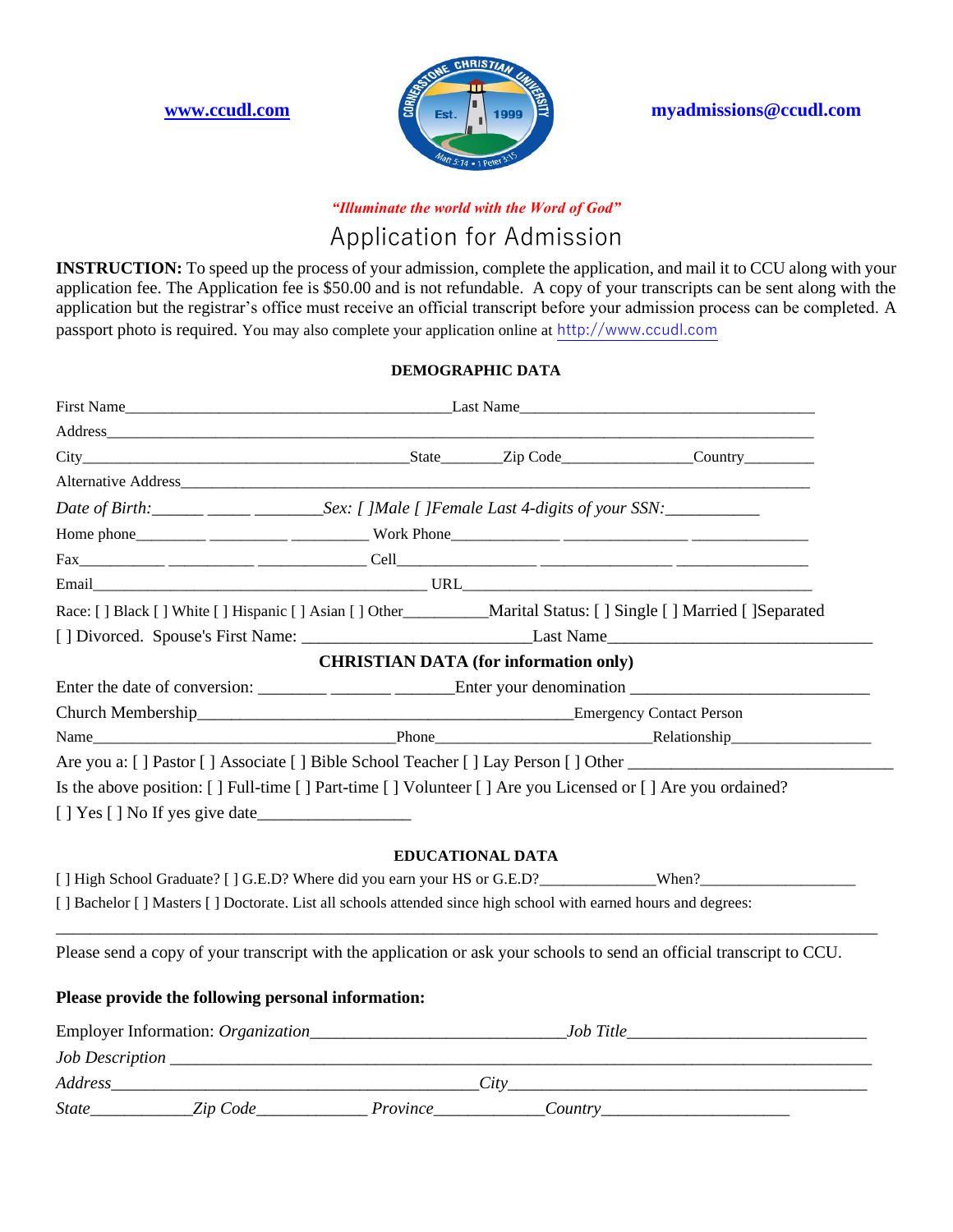#### **Which program do you wish to enroll in?**

| Non-Degree Study Diploma will be enrolled under | [ ] Bachelors 120-Credts                                        |
|-------------------------------------------------|-----------------------------------------------------------------|
| the Institute Branch (Cornerstone Institute)    | [] Masters 48-78-Credits                                        |
| [] Practical Theology Diploma (30crs)           | [] Master of Divinity 90 Credits                                |
| [] Advanced Theology Diploma (30crs)            | [ Doctor of Divinity 160]                                       |
| [] Graduate Theological (30crs)                 | [] Doctorate Degree 48-78 credits                               |
| [ ] Executive Theology Diploma (30crs)          | [] Doctor of Philosophy (Ph.D.) 64 -94 credits                  |
| [] Associates 60-Credits                        | [] Post-Doctorate (studies done after the doctorate or the PHD) |

| Choose a concentration major of your      | This area is optional. If you are interested in a minor or a double |
|-------------------------------------------|---------------------------------------------------------------------|
| choice:                                   | major, choose one below (discuss your option with your advisor) :   |
| [] Biblical Studies                       | <b>Biblical Studies</b>                                             |
| Creation Science in Apologetics           | Creation Science in Apologetics                                     |
| Christian Education / Religious Education | <b>Christian Education</b>                                          |
| Christian Psychology/counseling           | Christian Psychology/counseling                                     |
| Christian Business management             | Christian Business management                                       |
| <b>Christian Business Administration</b>  | <b>Christian Business Administration</b>                            |
| <b>Christian Community Development</b>    | <b>Community Development</b>                                        |
| <b>Divinity Studies</b>                   | <b>Divinity Studies</b>                                             |
| <b>Christian Information System</b>       | <b>Christian Information System</b>                                 |
| <b>Christian Social Works</b>             | <b>Christian Social Works</b>                                       |
| Early Christian Childhood Education       | Early Childhood Education                                           |
| ] Missiology or Anthology                 | Missiology                                                          |
| ] Pastoral Ministry                       | Ministry                                                            |
| Christian Non Profit Management CNM       | Non Profit Management CMBA                                          |
| ] Pastoral Counseling                     | <b>Pastoral Counseling</b>                                          |
| ] Pastoral Leadership                     | Pastoral Leadership                                                 |
| ] Systematic Theology                     | <b>Systematic Theology</b>                                          |
| Theology                                  | Theology                                                            |
| [] Music (theory and practicum)           | Music (theory and practicum)                                        |

#### **Refund Policy**

**[ ]** Tuition is refunded in full within three (3) business days after the signed agreement, except the application and other fees. Should a student decide to drop out or leave for military duties, the student must do so in writing. Upon receiving the written request, tuition will be refunded on a prorated scale based on the number of days lapsed passed the three days mark. All materials obtained from Cornerstone Christian University must be returned as they were received.

#### **Disclaimer**

**[ ]** CCU is not a Title 4 school. Therefore, students are not eligible for Federal funding. Since CCU is not a Title 4, Title 4 may not accept credits from CCU. Consequently, CCU makes no guarantee of the acceptance of CCU credits to other institutions except those accredited through the same or similar types of Accreditation Agencies as CCU and of Florida Counsel for Private Colleges and Seminaries. Transfer of credits from CCU to other institutions of learning are solely up to the discretion and desire of the institution where the student is applying. If you plan to transfer to another institution, it is your responsibility as a students to inquire whether or not the educational institution into which you plan to transfer concerning the transferability of credits received through any another institution, including CCU in advance of enrolment. Our tuition is extremely low compare to most other institution of secular nature, which may be a major reason for not accepted credit from CCU. You can earn your degree based on quality education from CCU without being bankrupt or owe the government your life.

#### **Agreement**

**[ ]** I hereby certify that all information provided herein to Cornerstone Christian University (CCU) is true and accurate to the best of my knowledge. I have discussed all my admission process and responsibilities with an Admission Advisor and understand the regulations governing CCU. I fully agree with the policies and standards of CCU and am willing to uphold them and live by them if I am accepted as a student at CCU. I agree and promise to pay my tuition on time and the late fee if I paid late. I further authorize any legal action be taken against me if I fail to keep this said promises. I further acknowledge that no other representations or promises have been made to me in writing, electronically, orally, implied or explicit, other than what was discussed and agreed during the meeting. I further understand that degrees offered by Cornerstone are strictly biblically based in nature and may not be accepted in the secular sector, especially the government regulated sectors.

#### **Certification**

**[ ]** CCU uses and base its teaching solely on the Holy Bible, which the Word of God. I understand and accept that regardless of my doctrinal beliefs (if any), I must accept the Bible as the sole authority for my class. I agree to display at all times the highest level of professionalism and responsibilities as a student of this institution and maintain a level of integrity that is beyond reproach.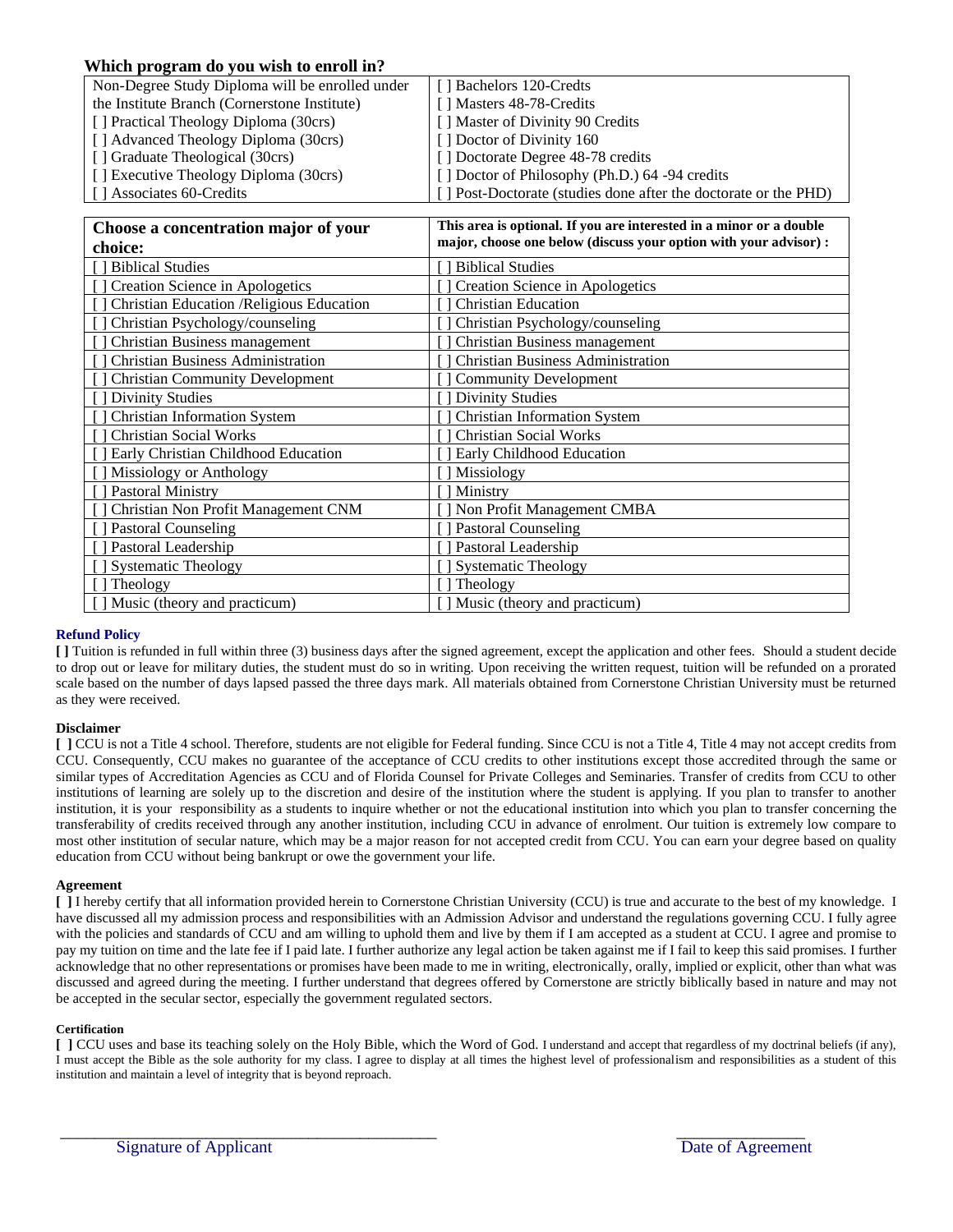

Phone: 407-295-4869 Fax:1-866-768-

Web site: [www.ccudl.com](http://www.ccudl.com/) Email: myadmissions@ccudl.com

### ACADEMIC RECOMMENDATION FORM

Applicant's Name: **and Exercise 2.1 and Exercise 2.1 and Phone: Phone: Phone: Phone: Phone: Phone: Phone: Phone: Phone: Phone: Phone: Phone: Phone: Phone: Phone: Phone: Phone: Phone: Pho** 

### **Address: \_\_\_\_\_\_\_\_\_\_\_\_\_\_\_\_\_\_\_\_\_\_\_\_\_\_\_\_\_\_\_\_\_\_\_\_\_\_\_\_\_ City/State/Zip: \_\_\_\_\_\_\_\_\_\_\_\_\_\_\_\_\_\_\_\_\_\_\_\_\_\_\_\_\_\_\_\_\_\_\_ Email: \_\_\_\_\_\_\_\_\_\_\_\_\_\_\_\_\_\_\_\_\_\_\_\_\_\_\_\_\_\_\_\_\_\_\_\_\_\_\_\_\_\_\_\_\_\_\_\_\_\_\_\_\_\_\_\_\_\_\_\_\_\_\_\_\_\_\_\_\_\_\_\_\_\_\_\_\_\_\_\_\_\_\_\_\_\_\_\_\_\_\_**

#### **This form must not be completed by a family member**

**I hereby waive my right to inspect and review this recommendation. However, I understand that I am not obligated to sign this waiver under the terms of the Family Educational Rights and Privacy Act of 1974 as amended. Applicant's Signature: \_\_\_\_\_\_\_\_\_\_\_\_\_\_\_\_\_\_\_\_\_\_\_\_\_\_\_\_\_\_\_\_\_\_\_\_\_\_\_\_\_\_\_\_\_\_\_\_\_ Date:\_\_\_\_\_\_\_\_\_\_\_\_\_\_\_\_\_\_\_**

### **THIS PART TO BE COMPLETED BY THE PERSON SUBMITTING THE RECOMMENDATION:**

The above named person has applied for admission to the Cornerstone Christian University. Before we can make our decision concerning the applicant, we will need you, a credentialed minister, to complete this form. Please rate the applicant on each qualification below and, if you can, give concrete data to support your observation. Note that students are permitted access to the ministerial recommendation within their file unless the above waiver is signed. Since the applicant cannot be accepted until all recommendations have been received and evaluated, we will appreciate a prompt reply. Please return this form to the Enrollment

Office (see address on reverse below to send this form). Thank you for your gracious help.

Full name of the Student:

How long have you known this individual? [] Less than 3 years [] Less than 5 years [] Less than 10 years [] 10 years or more.

What is your relationship with this individual? [ ] Colleague [ ] Pastor [ ] Professor [ ] Supervisor [ ] Coworker [ ] Other \_\_\_\_\_\_\_\_\_\_\_\_\_\_\_\_\_\_\_\_\_

Please check on each line the term which best applies.

**1. Teachability:** Repeated Encouragement Slow but retains well Learns readily Superior

**2. Dependability:** \_\_ not dependable \_\_ Needs supervision \_\_ usually reliable \_\_ thoroughly dependable

**3. Judgment:** Unable to make decisions \_\_ makes snap judgments \_\_ uses good common sense \_\_ Demonstrates superior judgment

**4. Initiative:** Needs constant supervision Relies somewhat upon others ably carries through assignments anticipates needs; is resourceful

**5. Accuracy:** Too many errors somewhat accurate Satisfactory High degree of accuracy

**6. Quality of work:** \_\_ Careless \_\_ Acceptable but needs improvement \_\_ entirely satisfactory \_\_ Outstanding

**7. Quantity of work:** has to be prodded Acceptable but needs improvement is a good Is an unusually producer rapid worker

**8. Attitude toward studies:** Definitely uninterested Rather matter-of-fact Industrious enthusiastically interested

**9. Attitude toward fellow students:** Reluctant to cooperate Makes little contribution Gets along well Helps others

**10. Attitude toward teachers:** Difficult to handle somewhat unresponsive generally cooperative usually helpful & cooperative

**11. Handles abstract concepts** Superior Above Average Average Below Average Poor Do Not Know **12. Handles academic work load** \_\_Superior \_\_Above Average \_\_Average \_\_ Below \_\_Average Poor \_\_Do Not Know **13. Writing skills** \_\_Superior \_\_Above Average \_\_Average \_\_ Below \_\_Average Poor \_\_Do Not Know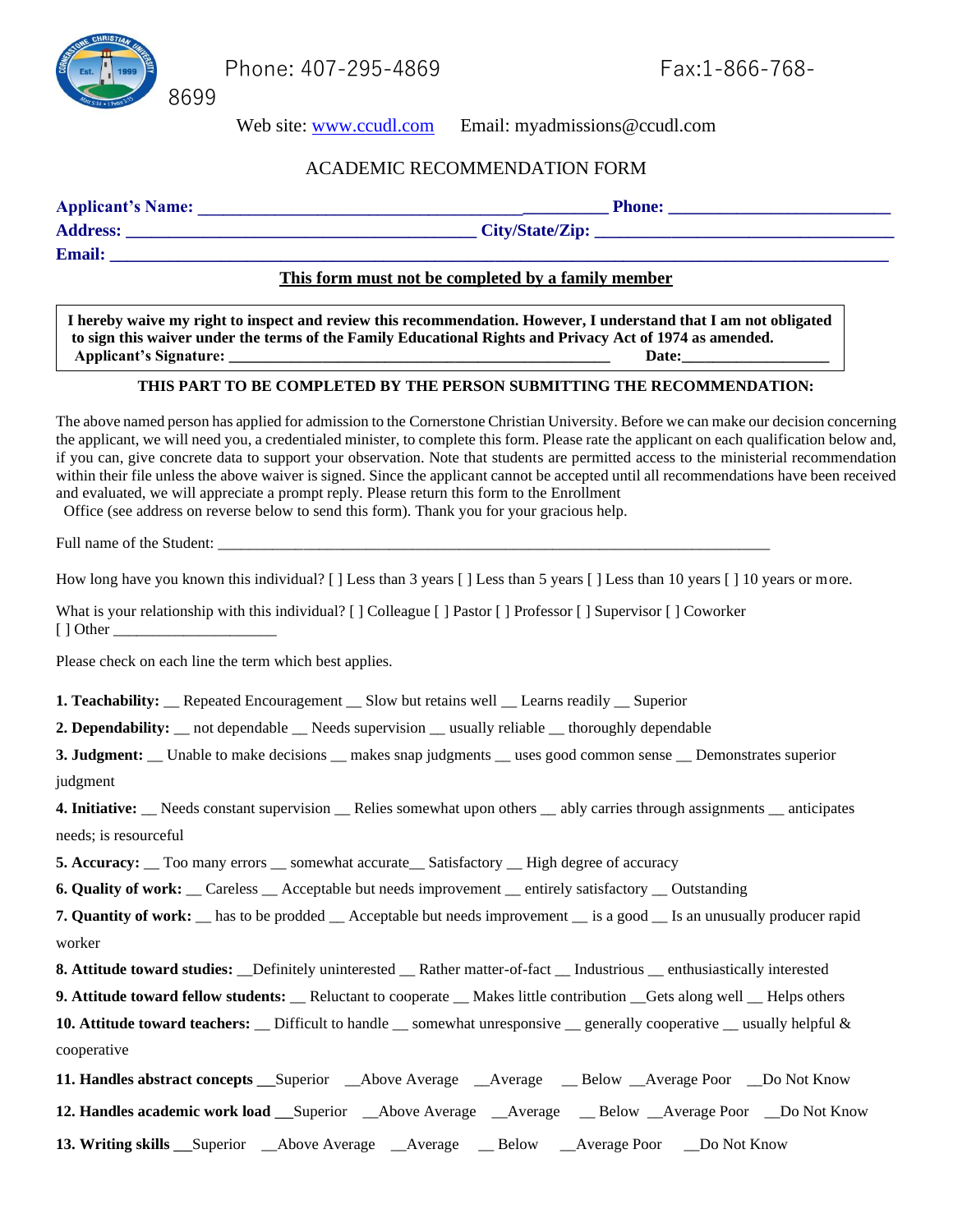|  | <b>14. Study habits</b> Superior Above Average Average Below |  | __Average Poor ___Do Not Know |  |
|--|--------------------------------------------------------------|--|-------------------------------|--|
|  |                                                              |  |                               |  |

Have you found the applicant consistently honest? \_\_ Yes \_\_ No. If not, please comment. (If you do not have sufficient space, please use another sheet of paper.)

\_\_\_\_\_\_\_\_\_\_\_\_\_\_\_\_\_\_\_\_\_\_\_\_\_\_\_\_\_\_\_\_\_\_\_\_\_\_\_\_\_\_\_\_\_\_\_\_\_\_\_\_\_\_\_\_\_\_\_\_\_\_\_\_\_\_\_\_\_\_\_\_\_\_\_\_\_\_\_\_\_\_\_\_\_\_\_\_\_\_\_\_\_\_\_\_\_\_

\_\_\_\_\_\_\_\_\_\_\_\_\_\_\_\_\_\_\_\_\_\_\_\_\_\_\_\_\_\_\_\_\_\_\_\_\_\_\_\_\_\_\_\_\_\_\_\_\_\_\_\_\_\_\_\_\_\_\_\_\_\_\_\_\_\_\_\_\_\_\_\_\_\_\_\_\_\_\_\_\_\_\_\_\_\_\_\_\_\_\_\_\_\_\_\_\_\_

| Would you hire this person as a member of your staff? $[$ $]$ Yes $[$ $]$ No |  |  |  |
|------------------------------------------------------------------------------|--|--|--|
| Please briefly explain:                                                      |  |  |  |

Please summarize your total impression of this person as a prospective graduate student. In one word or short phrase, describe a major strength of this person.

What is this person's potential for success in his/her ministry or career? What is the one thing this person most needs to work on in order to achieve this potential?\_\_\_\_\_\_\_\_\_\_\_\_\_\_\_\_\_\_\_\_\_\_\_\_\_\_\_\_\_\_\_\_\_\_\_\_\_\_\_\_\_\_\_\_\_\_\_\_\_\_\_\_\_\_\_\_\_\_\_\_\_\_

\_\_\_\_\_\_\_\_\_\_\_\_\_\_\_\_\_\_\_\_\_\_\_\_\_\_\_\_\_\_\_\_\_\_\_\_\_\_\_\_\_\_\_\_\_\_\_\_\_\_\_\_\_\_\_\_\_\_\_\_\_\_\_\_\_\_\_\_\_\_\_\_\_\_\_\_\_\_\_\_\_\_\_\_\_\_\_\_\_\_\_\_\_\_\_\_

\_\_\_\_\_\_\_\_\_\_\_\_\_\_\_\_\_\_\_\_\_\_\_\_\_\_\_\_\_\_\_\_\_\_\_\_\_\_\_\_\_\_\_\_\_\_\_\_\_\_\_\_\_\_\_\_\_\_\_\_\_\_\_\_\_\_\_\_\_\_\_\_\_\_\_\_\_\_\_\_\_\_\_\_\_\_\_\_\_\_\_\_\_\_\_\_\_\_

\_\_\_\_\_\_\_\_\_\_\_\_\_\_\_\_\_\_\_\_\_\_\_\_\_\_\_\_\_\_\_\_\_\_\_\_\_\_\_\_\_\_\_\_\_\_\_\_\_\_\_\_\_\_\_\_\_\_\_\_\_\_\_\_\_\_\_\_\_\_\_\_\_\_\_\_\_\_\_\_\_\_\_\_\_\_\_\_\_\_\_\_\_\_\_\_\_\_

\_\_\_\_\_\_\_\_\_\_\_\_\_\_\_\_\_\_\_\_\_\_\_\_\_\_\_\_\_\_\_\_\_\_\_\_\_\_\_\_\_\_\_\_\_\_\_\_\_\_\_\_\_\_\_\_\_\_\_\_\_\_\_\_\_\_\_\_\_\_\_\_\_\_\_\_\_\_\_\_\_\_\_\_\_\_\_\_\_\_\_\_\_\_\_\_\_

Based on the applicant's potential for ministry or career, would you recommend this applicant to be a scholarship recipient? [ ]Yes [ ] No Briefly explain.\_\_\_\_\_\_\_\_\_\_\_\_\_\_\_\_\_\_\_\_\_\_\_\_\_\_\_\_\_\_\_\_\_\_\_\_\_\_\_\_\_\_\_\_\_\_\_\_\_\_\_\_\_\_\_\_\_\_\_\_\_\_\_\_\_\_\_\_\_\_\_\_\_\_\_\_\_\_\_\_\_\_\_\_\_

#### **What major challenges does this person may face in the next three years?**

| How do you recommend this applicant for admission to CCU?                          |                                                                                                                            |  |
|------------------------------------------------------------------------------------|----------------------------------------------------------------------------------------------------------------------------|--|
| [] with enthusiasm [] with some confidence [] with reservation [] do not recommend |                                                                                                                            |  |
|                                                                                    |                                                                                                                            |  |
|                                                                                    |                                                                                                                            |  |
|                                                                                    | Your Occupation: $\qquad \qquad$ Phone# $(\qquad)$ best time to call                                                       |  |
|                                                                                    | We do check all references. I hereby certify that the above recommendation is true and honest to the best of my knowledge. |  |
| Signature                                                                          | Date                                                                                                                       |  |

PLEASE RETURN THIS FORM TO: Cornerstone Christian University (In a sealed envelope) Office • P.O. 545877 ORLANDO, FL 32858

**This form can also be completed online via this link http://ccudl.com/recommendation-form/**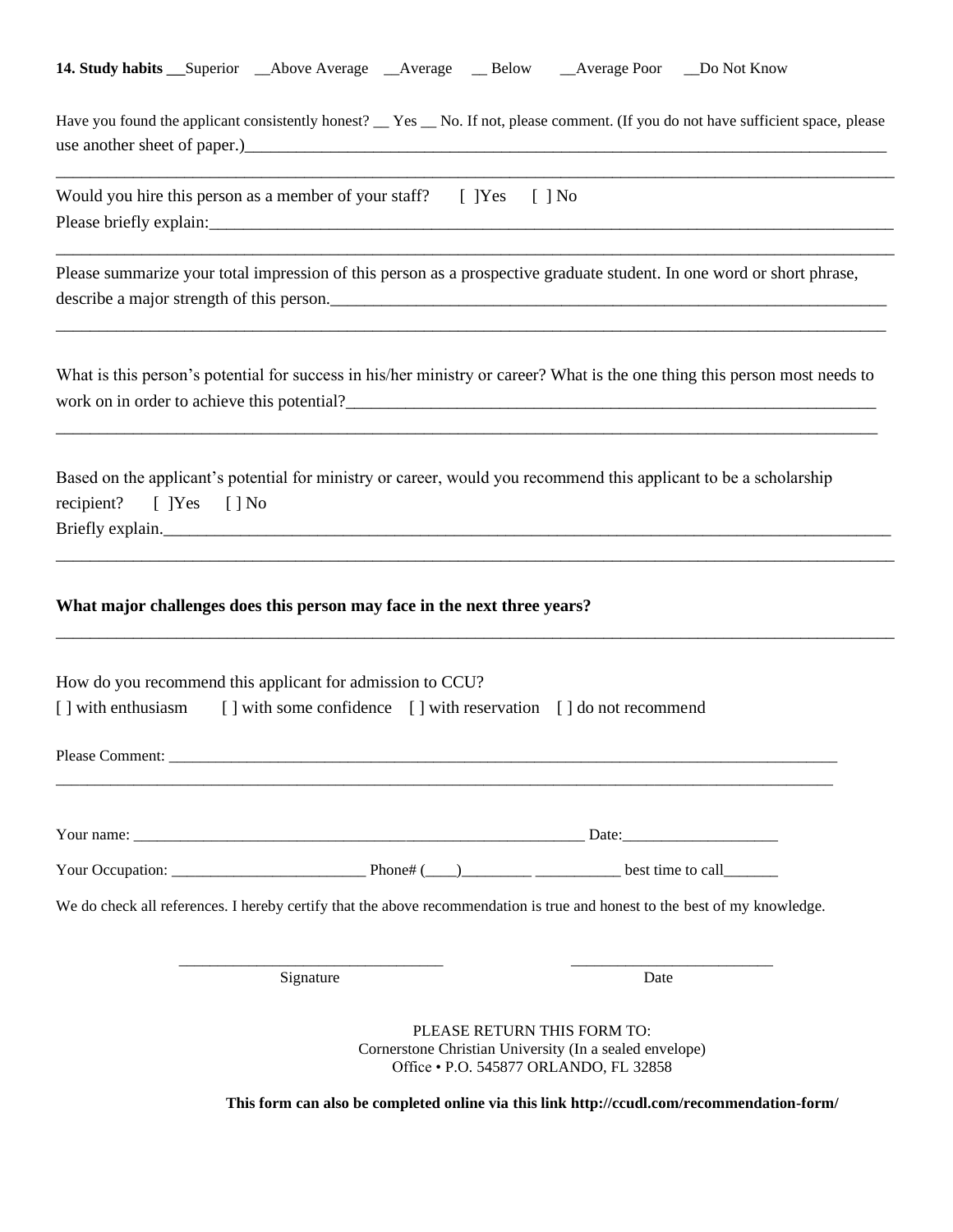

Phone: 07-295-4869 Fax:1-866-768-8699

Web site: [www.ccudl.com](http://www.ccudl.com/) Email: myadmissions@ccudl.com

## ACADEMIC RECOMMENDATION FORM

### Applicant's Name: **and the set of the set of the set of the set of the set of the set of the set of the set of the set of the set of the set of the set of the set of the set of the set of the set of the set of the set of t**

 $\bf{Advess:}$   $\bf{City}/\bf{State}/\bf{Zip:}$ 

## **Email: \_\_\_\_\_\_\_\_\_\_\_\_\_\_\_\_\_\_\_\_\_\_\_\_\_\_\_\_\_\_\_\_\_\_\_\_\_\_\_\_\_\_\_\_\_\_\_\_\_\_\_\_\_\_\_\_\_\_\_\_\_\_\_\_\_\_\_\_\_\_\_\_\_\_\_\_\_\_\_\_\_\_\_\_\_\_\_\_\_\_\_ This form must not be completed by a family member**

**I hereby waive my right to inspect and review this recommendation. However, I understand that I am not obligated to sign this waiver under the terms of the Family Educational Rights and Privacy Act of 1974 as amended. Applicant's Signature: \_\_\_\_\_\_\_\_\_\_\_\_\_\_\_\_\_\_\_\_\_\_\_\_\_\_\_\_\_\_\_\_\_\_\_\_\_\_\_\_\_\_\_\_\_\_\_\_\_ Date:\_\_\_\_\_\_\_\_\_\_\_\_\_\_\_\_\_\_\_**

#### **THIS PART TO BE COMPLETED BY THE PERSON SUBMITTING THE RECOMMENDATION:**

The above named person has applied for admission to the Cornerstone Christian University. Before we can make our decision concerning the applicant, we will need you, a credentialed minister, to complete this form. Please rate the applicant on each qualification below and, if you can, give concrete data to support your observation. Note that students are permitted access to the ministerial recommendation within their file unless the above waiver is signed. Since the applicant cannot be accepted until all recommendations have been received and evaluated, we will appreciate a prompt reply. Please return this form to the Enrollment

Office (see address on reverse below to send this form). Thank you for your gracious help.

Full name of the Student:

How long have you known this individual? [] Less than 3 years [] Less than 5 years [] Less than 10 years [] 10 years or more.

What is your relationship with this individual? [ ] Colleague [ ] Pastor [ ] Professor [ ] Supervisor [ ] Coworker

 $\lceil$  ] Other

Please check on each line the term which best applies.

**1. Teachability:** Repeated Encouragement Slow but retains well Learns readily Superior

**2. Dependability:** \_\_ not dependable \_\_ Needs supervision \_\_ usually reliable \_\_ thoroughly dependable

**3. Judgment:** Unable to make decisions \_\_ makes snap judgments \_\_ uses good common sense \_\_ Demonstrates superior judgment

**4. Initiative:** Needs constant supervision Relies somewhat upon others ably carries through assignments anticipates needs; is resourceful

**5. Accuracy:** \_\_ Too many errors \_\_ somewhat accurate\_\_ Satisfactory \_\_ High degree of accuracy

**6. Quality of work:**  $\_\_$  Careless  $\_\_$  Acceptable but needs improvement  $\_\_$  entirely satisfactory  $\_\_$  Outstanding

**7. Quantity of work:** has to be prodded Acceptable but needs improvement is a good Is an unusually producer rapid worker

8. Attitude toward studies: Definitely uninterested Rather matter-of-fact Industrious enthusiastically interested

**9. Attitude toward fellow students:** Reluctant to cooperate Makes little contribution Gets along well Helps others **10. Attitude toward teachers:** \_\_ Difficult to handle \_\_ somewhat unresponsive \_\_ generally cooperative \_\_ usually helpful & cooperative

**11. Handles abstract concepts** \_\_Superior \_\_Above Average \_\_Average \_\_ Below \_\_Average Poor \_\_Do Not Know **12. Handles academic work load** \_\_Superior \_\_Above Average \_\_Average \_\_ Below \_\_Average Poor \_\_Do Not Know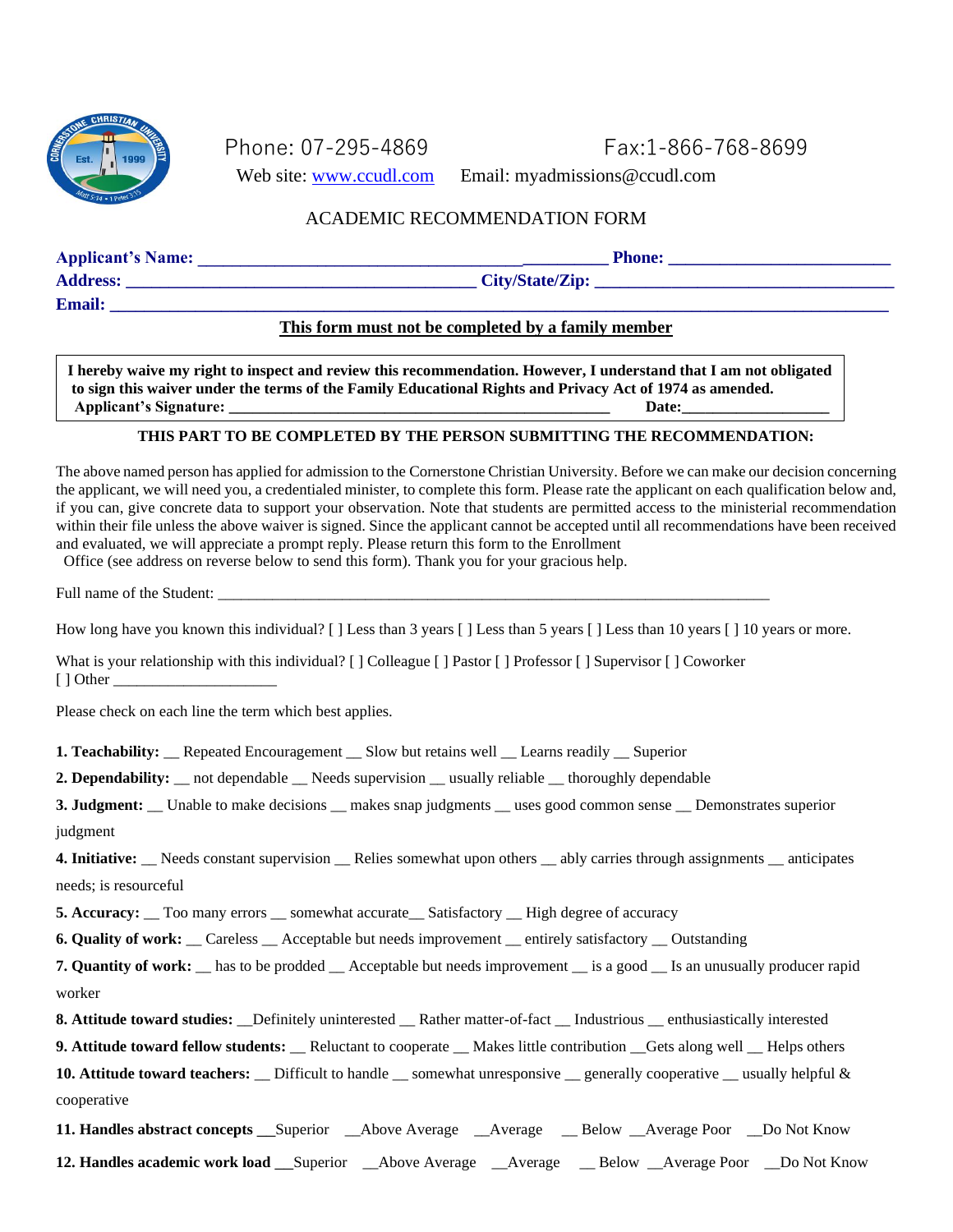|                          | 13. Writing skills __Superior __Above Average __Average __Below __Average Poor __Do Not Know                                                                                                                                           |                                                                                                                                  |  |
|--------------------------|----------------------------------------------------------------------------------------------------------------------------------------------------------------------------------------------------------------------------------------|----------------------------------------------------------------------------------------------------------------------------------|--|
|                          | 14. Study habits __ Superior __ Above Average __ Average __ Below __ Average Poor __ Do Not Know<br>Have you found the applicant consistently honest? __Yes __No. If not, please comment. (If you do not have sufficient space, please |                                                                                                                                  |  |
|                          | Would you hire this person as a member of your staff? [ ] Yes [ ] No                                                                                                                                                                   |                                                                                                                                  |  |
|                          | Please summarize your total impression of this person as a prospective graduate student. In one word or short phrase,<br>describe a major strength of this person.                                                                     |                                                                                                                                  |  |
|                          | What is this person's potential for success in his/her ministry or career? What is the one thing this person most needs to<br>work on in order to achieve this potential?<br><u> </u>                                                  |                                                                                                                                  |  |
| recipient? [ ]Yes [ ] No | Based on the applicant's potential for ministry or career, would you recommend this applicant to be a scholarship                                                                                                                      |                                                                                                                                  |  |
|                          | What major challenges does this person may face in the next three years?                                                                                                                                                               |                                                                                                                                  |  |
|                          | How do you recommend this applicant for admission to CCU?<br>[] with enthusiasm [] with some confidence [] with reservation [] do not recommend                                                                                        |                                                                                                                                  |  |
|                          |                                                                                                                                                                                                                                        |                                                                                                                                  |  |
|                          |                                                                                                                                                                                                                                        |                                                                                                                                  |  |
|                          |                                                                                                                                                                                                                                        |                                                                                                                                  |  |
|                          | We do check all references. I hereby certify that the above recommendation is true and honest to the best of my knowledge.                                                                                                             |                                                                                                                                  |  |
|                          | Signature                                                                                                                                                                                                                              | Date                                                                                                                             |  |
|                          |                                                                                                                                                                                                                                        | PLEASE RETURN THIS FORM TO:<br>Cornerstone Christian University (In a sealed envelope)<br>Office . P.O. 545877 ORLANDO, FL 32858 |  |

**This form can also be completed online via this link http://ccudl.com/recommendation-form/**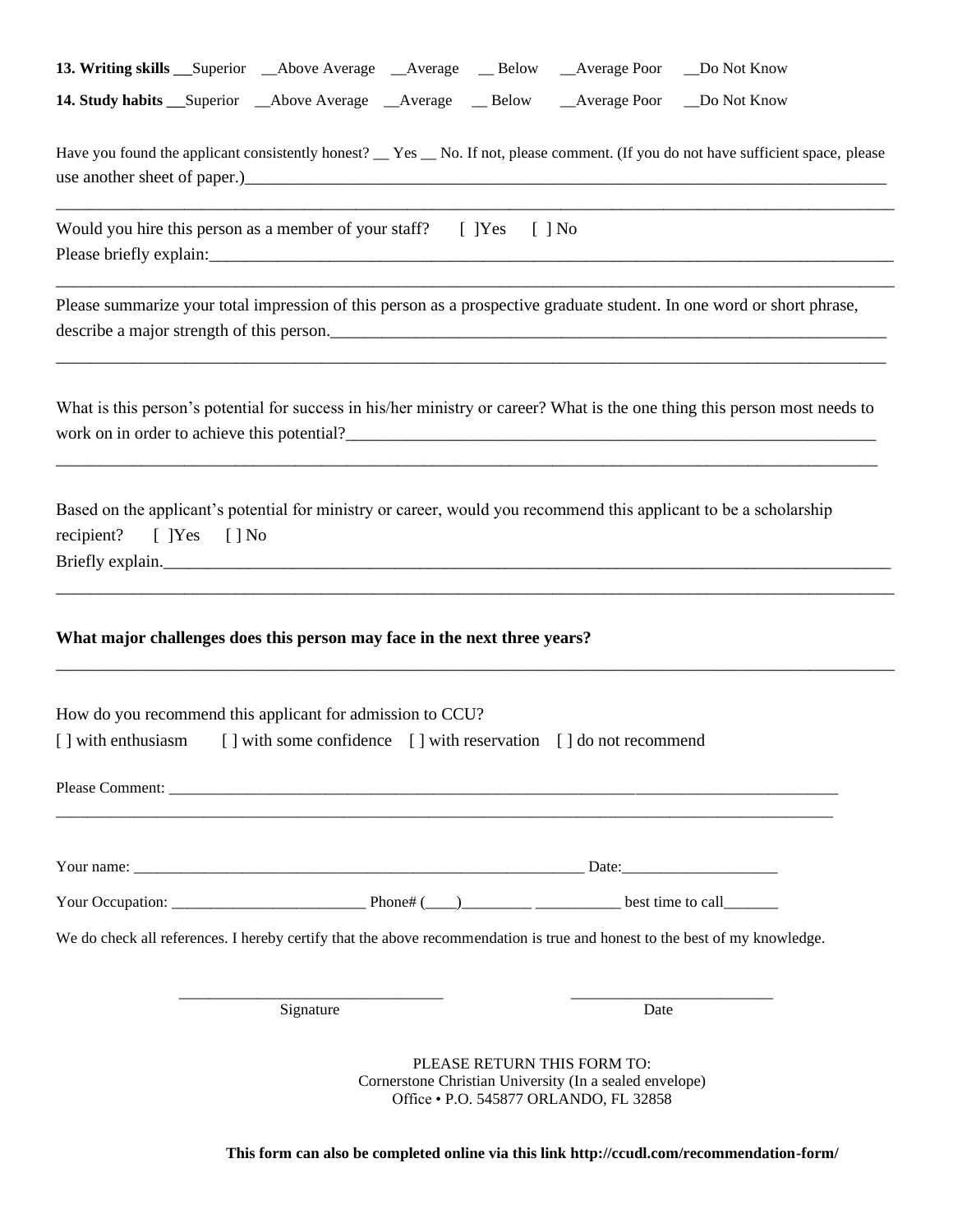

#### Student Enrollment, financial **Agreement and Promissory to pay**

[www.ccudl.com](http://www.ccudl.com/) [myadmissions@ccudl.com](mailto:myadmissions@ccudl.com)

This form serves the following purposes:

- 1. Assures that you understand your payment amount
- 2. Assures that your tuition will not increase even when an increase of tuition is in effect
- 3. Assures that CCU reserved the right to collect any owed tuitions and fees legally
- 4. Assures that you will make your payment on time and a late fee of late will be added to the late amount.
- 5. Assures that CCU reserved the right to hold, grades, transcript, degree, or any other pertinent documents until all financial obligations are met.

| <b>Student Name:</b>                                                                                                                                                                                                           |                                                                                            | Date                                                                                                                                                                                                                           |              |
|--------------------------------------------------------------------------------------------------------------------------------------------------------------------------------------------------------------------------------|--------------------------------------------------------------------------------------------|--------------------------------------------------------------------------------------------------------------------------------------------------------------------------------------------------------------------------------|--------------|
|                                                                                                                                                                                                                                |                                                                                            | Program Major Major Magior Magior Magior Magior Magior Magior Magior Magior Magior Magior Magior Magior Magior Magior Magior Magior Magior Magior Magior Magior Magior Magior Magior Magior Magior Magior Magior Magior Magior |              |
| <b>Tuition: A. Tuition</b>                                                                                                                                                                                                     |                                                                                            |                                                                                                                                                                                                                                |              |
| Associates<br>$\Omega$                                                                                                                                                                                                         |                                                                                            |                                                                                                                                                                                                                                |              |
| <b>Bachelors</b><br>$\circ$                                                                                                                                                                                                    |                                                                                            |                                                                                                                                                                                                                                |              |
| <b>Masters</b><br>$\circ$                                                                                                                                                                                                      |                                                                                            | \$ __________________# of credits ___________________Scholarship amount\$________________                                                                                                                                      |              |
| $\circ$                                                                                                                                                                                                                        |                                                                                            | Master of Divinity \$ _______________# of credits_________________________________                                                                                                                                             |              |
| Doctoral<br>$\circ$                                                                                                                                                                                                            |                                                                                            | \$ _________________# of credits ____________________Scholarship amount\$________________                                                                                                                                      |              |
| <b>PHD</b><br>$\circ$                                                                                                                                                                                                          |                                                                                            |                                                                                                                                                                                                                                |              |
| $\circ$                                                                                                                                                                                                                        | Transferred credits___________                                                             |                                                                                                                                                                                                                                |              |
| Minor Program: will be a series of the control of the control of the control of the control of the control of the control of the control of the control of the control of the control of the control of the control of the con |                                                                                            |                                                                                                                                                                                                                                |              |
| B. Minor Fee:<br>$\circ$                                                                                                                                                                                                       | $\frac{1}{2}$ x ______ credits = \$_________                                               |                                                                                                                                                                                                                                |              |
| $\circ$                                                                                                                                                                                                                        | C. Scholarship amount \$_________________Net Tuition_____________________________          |                                                                                                                                                                                                                                |              |
|                                                                                                                                                                                                                                | Fees (D -F) not included in the above tuition*                                             |                                                                                                                                                                                                                                |              |
| $\circ$                                                                                                                                                                                                                        | D. Technology Fees: _____________________                                                  |                                                                                                                                                                                                                                |              |
| $\circ$                                                                                                                                                                                                                        | E. Reinstatement Fee: __________________                                                   |                                                                                                                                                                                                                                |              |
| $\circ$                                                                                                                                                                                                                        |                                                                                            |                                                                                                                                                                                                                                |              |
| <b>Total Tuition &amp; Fees:</b>                                                                                                                                                                                               |                                                                                            |                                                                                                                                                                                                                                |              |
|                                                                                                                                                                                                                                |                                                                                            |                                                                                                                                                                                                                                |              |
| $\circ$                                                                                                                                                                                                                        |                                                                                            |                                                                                                                                                                                                                                |              |
| $\circ$                                                                                                                                                                                                                        |                                                                                            | Initial Payment:\$____________ Monthly Scheduled Payment : \$__________Due Date______________________                                                                                                                          |              |
| $\circ$                                                                                                                                                                                                                        |                                                                                            | Late Fee Amount: \$25.00 (This fee applied automatically after the due date by the accounting system)                                                                                                                          |              |
|                                                                                                                                                                                                                                |                                                                                            | *The following are separated from the cost per credit tuition. These fees are added to become part of the total tuition.                                                                                                       |              |
| [ ]Student ID: \$30.00 per year<br>[ ]Technology Fee: \$300.00 per year (MA)                                                                                                                                                   |                                                                                            | [ ]Technology Fee: \$250.00 per year (A.A-BA)<br>[ ]Technology Fee: \$400.00 per year (DOC)                                                                                                                                    |              |
|                                                                                                                                                                                                                                |                                                                                            | These fees assessed at time when they become due                                                                                                                                                                               |              |
| [ ]Master Thesis Review Fee: \$400.00                                                                                                                                                                                          |                                                                                            | Master of Divinity Review Fee: \$450.00                                                                                                                                                                                        |              |
| [ ]Dissertation Review Fee: \$750.00                                                                                                                                                                                           |                                                                                            | Graduation Fee: \$180.00 (covers degree and 12 invitation)                                                                                                                                                                     |              |
|                                                                                                                                                                                                                                | Cap and Gown rental or purchase: Assessed at time of graduation                            | Dissertation binding cost: Varied (Contact your Advisor                                                                                                                                                                        |              |
|                                                                                                                                                                                                                                |                                                                                            | Payment Option for online or distant students                                                                                                                                                                                  |              |
|                                                                                                                                                                                                                                | payment in the enclosed postage-paid envelope by the due date indicated on your statement. | By mail: When your monthly statement arrives, simply include your check, money order or credit card information and mail your                                                                                                  |              |
|                                                                                                                                                                                                                                | Discover®. Whether you wish to pay by mail, phone or online, the choice is yours.          | In addition to checks and money orders, CCU also accepts [] Visa®, [] MasterCard®, [] American Express® and                                                                                                                    | $\mathbf{I}$ |
| Card#                                                                                                                                                                                                                          |                                                                                            | $\frac{1}{2}$ Exp. Date $\frac{1}{2}$ CID# on back of Card (last 3 or 4 numbers                                                                                                                                                |              |
| $15th$ of each month, 20                                                                                                                                                                                                       |                                                                                            | Amount to be charged \$_________.00 [] Make this amount recurrent monthly [] On the 1 <sup>st</sup> of each month, 20____ or [] on the                                                                                         |              |

**[ ]I hereby authorized Cornerstone Christian University or Cornerstone University of Florida to charge my credit card or withdraw from my checking account the above amount. I understand my credit card statement will reflect Cornerstone University of Florida-the parent school of CCU.**

**[ ]My Signature certifies that I am the holder of this credit card listed above and I accept my responsibility listed above as signed.**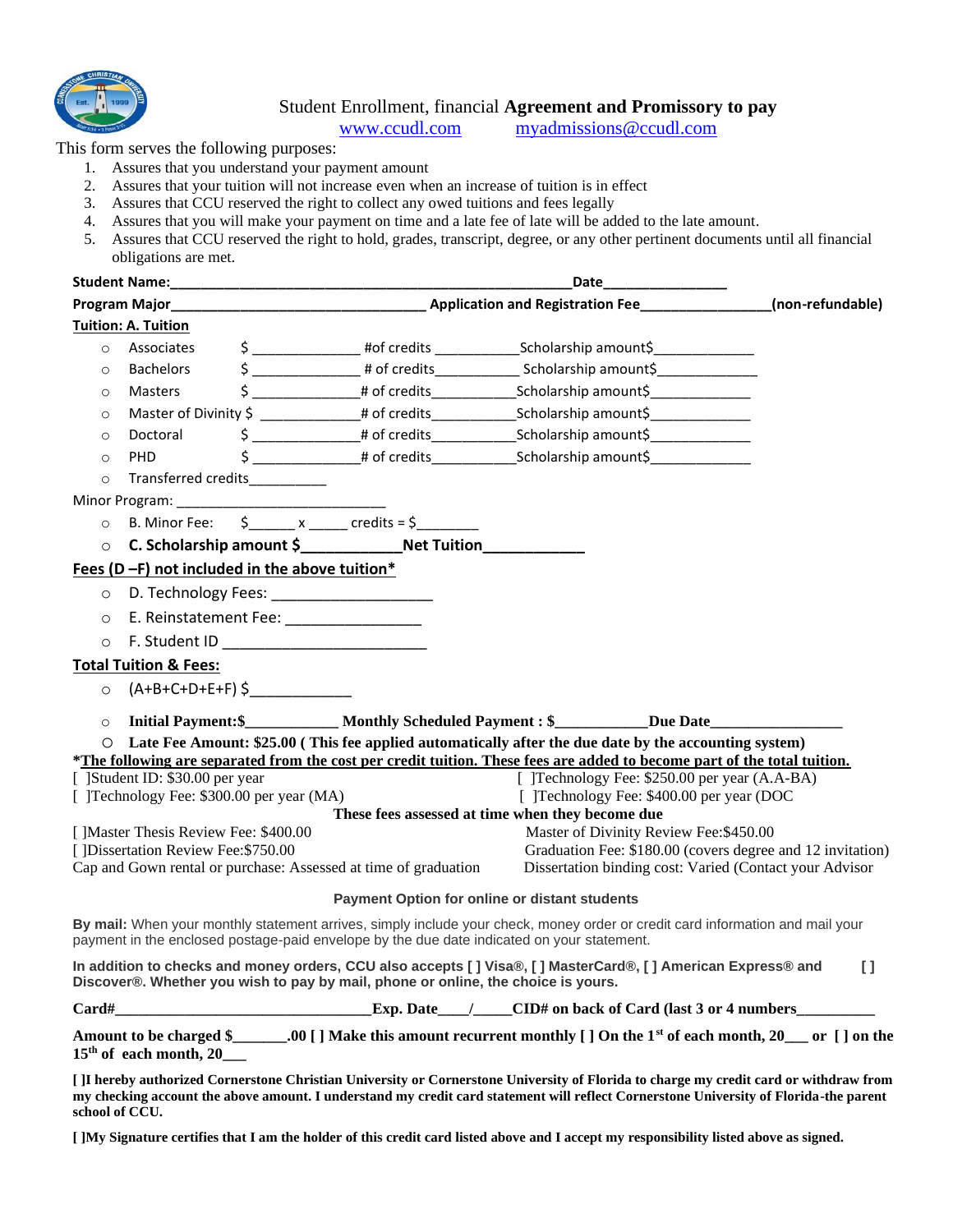#### **\_\_\_\_\_\_\_\_\_\_\_\_\_\_\_\_\_\_\_\_\_\_\_\_\_\_\_\_\_\_\_\_\_\_\_\_\_\_\_\_\_\_\_\_\_\_ \_\_\_\_\_\_\_\_\_\_\_\_\_\_\_\_\_\_\_\_ Student Signature** Date **REFUND POLICY**

[ ] Tuition is refunded in full within three (3) business days after the signed agreement, except the application and plus 25% administrative fee if the student attended 25% (one week) of the class. Refunds will be paid within thirty-days. Once a class has gone beyond the 25% or the first week, no refund will be granted. Should a student decide to drop out or leave for military duties, the student must do so in writing. All materials obtained from Cornerstone Christian University must be returned as they were received prior to issuing of any refund.

**Note:** Information presented here replaces all other and previously distributed tuition and subject to change without notice.

## **Attestation**

**A.** Each payment must be paid in full when due. If a payment is missed the university is under no obligation to renegotiate this agreement with this debt. If enrollment is voided, the remaining unpaid fees will be adjusted in accordance with applicable university policies.

B. Previously paid installments will not be refunded as a result of the student's withdrawal from the university unless it is determined that extenuating circumstances warrant such action based on the university refund policy.

**C**. I, the undersigned hereby and agrees to be bound by all the terms and conditions set forth in the Tuition Payment Disclosure Statement. Upon opening my account, I have also received a copy and read the Disclosure Statement. I understand this is a non-refundable amount and can only be used on the CCU Campus.

**D**. Any financial assistance, scholarships or stipends received after the signing of this agreement shall be applied against the student's outstanding charges. The university also reserves the right to apply any wages or other sums owed to the student against this debt at any time, without regard to the repayment dates.

**E.** The university reserves the right to accelerate the terms of this agreement and demand payment of the entire obligation in the event of insolvency, if bankruptcy proceedings are instituted against the signee/student or if the student violates the university's rules of conduct.

*F. I agree to pay any charges incurred after signing this agreement in accordance with the provisions of this agreement.*

*G. By signing, I hereby request the portion of any financial assistance received from private donors that exceeds the charges for the current term be applied toward the prior balance with the university.*

I hereby acknowledge responsibility for the amount listed above by signing below. The basis for these charges has been fully explained to me and I understand I will be held liable for this debt according to the terms of this agreement. I agree to pay these charges in full by the terms specified in this agreement.

| <b>STUDENT NAME:</b>     |                       |
|--------------------------|-----------------------|
| Program: Major/Minor     |                       |
| <b>Student Signature</b> | Date                  |
| <b>APPROVED BY:</b>      | as Admissions Advisor |